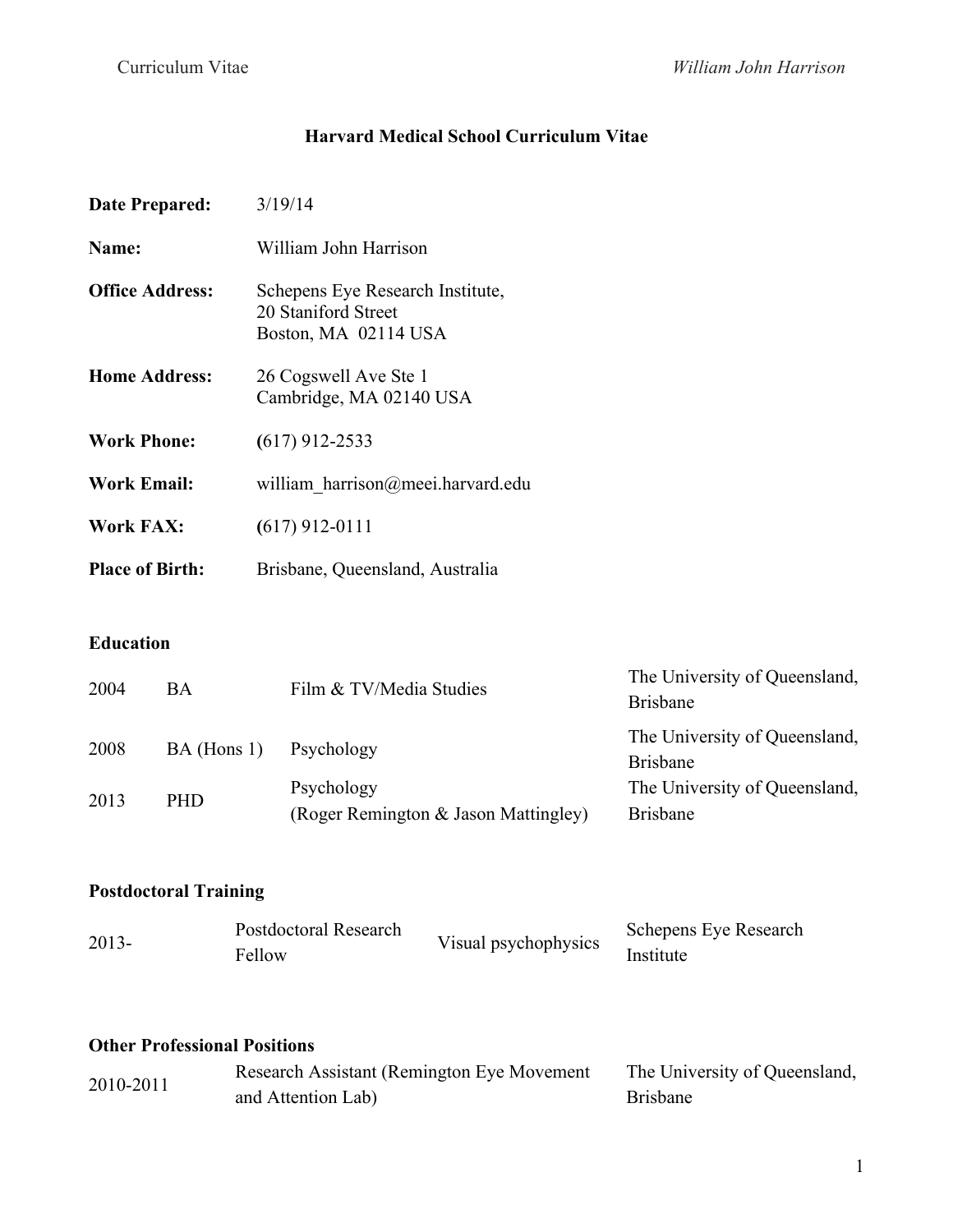### **Committee Service**

2008-2013 IT and Equipment Committee 2009-2012

School of Psychology, The University of Queensland Postgraduate Student Representative

### **Professional Societies**

| 2009-    | Human Factors and Ergonomics Society<br>The University of Queensland Student Chapter (HFES-UQ) | Affiliate Member |
|----------|------------------------------------------------------------------------------------------------|------------------|
| $2010-$  | Vision Sciences Society (VSS)                                                                  | Member           |
| $2012 -$ | Society for Neuroscience (SfN)                                                                 | Member           |

## **Editorial Activities**

### • **Ad hoc reviewer**

Journal of Experimental Psychology: Applied Journal of Vision Journal of Cognitive Neuroscience PLoS ONE

## **Honors and Prizes**

| 2010 | Winner of the Three Minute Thesis<br>Competition in the School of Psychology                                 | The University of<br>Queensland | Public<br>Engagement |
|------|--------------------------------------------------------------------------------------------------------------|---------------------------------|----------------------|
| 2010 | Winner of the Three Minute Thesis<br>Competition in the Faculty of Social and<br><b>Behavioural Sciences</b> | The University of<br>Queensland | Public<br>Engagement |
| 2010 | First runner-up of the Three Minute Thesis<br>Competition at The University of<br>Queensland                 | The University of<br>Queensland | Public<br>Engagement |
| 2012 | Vision Sciences Society Student Travel<br>Award                                                              | Elsevier/Vision<br>Research     | Research             |
| 2012 | UQ Graduate Student International Travel<br>Award                                                            | The University of<br>Queensland | Research             |
| 2013 | APS Excellent PhD Thesis in Psychology<br>Award                                                              | The Australian<br>Psychological | Research             |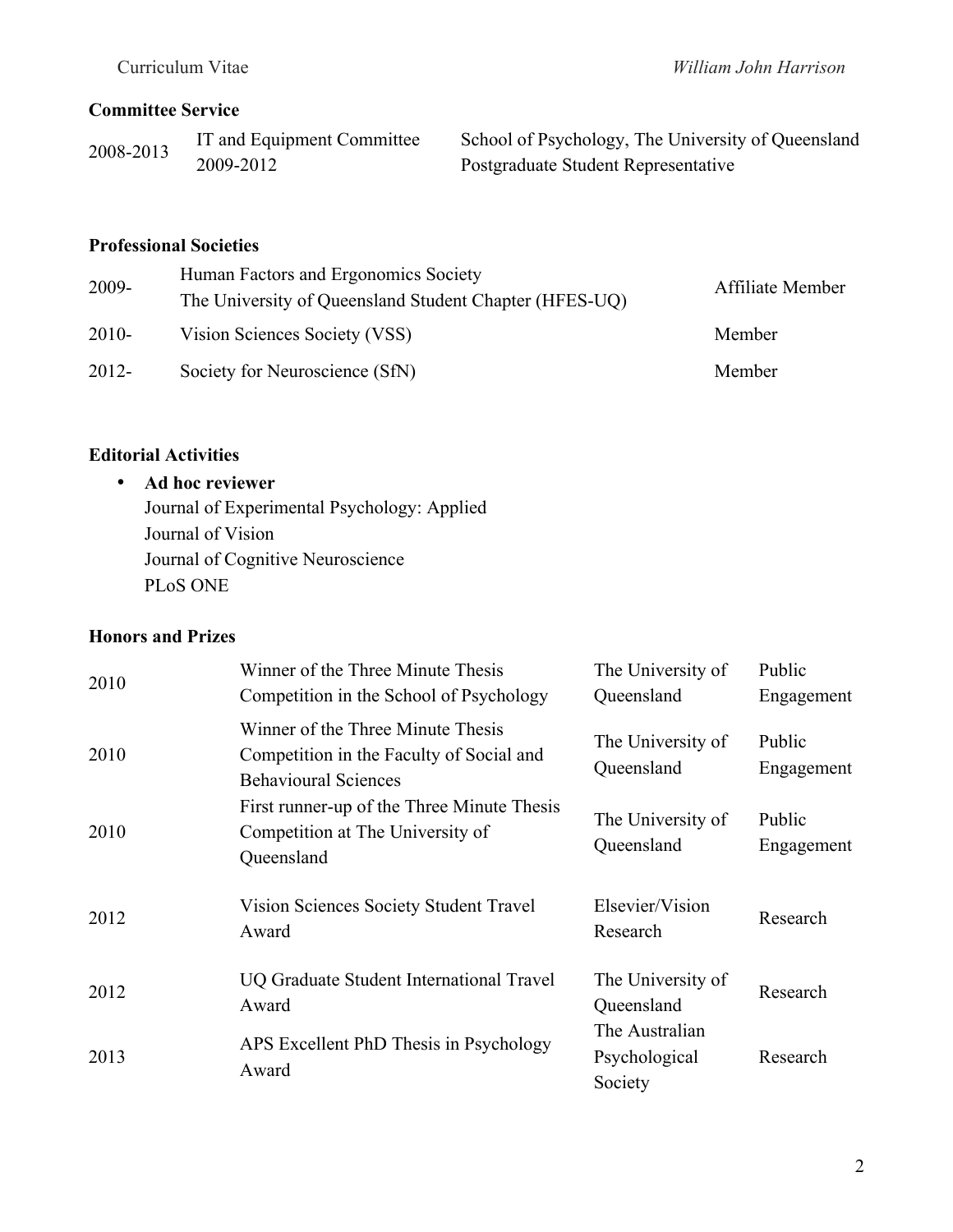# **Report of Local Teaching and Training Formal Teaching of Residents, Clinical Fellows and Research Fellows (post-docs)**

|      | Visual Perception 1                                              | Schepens Eye Research Institute,     |
|------|------------------------------------------------------------------|--------------------------------------|
| 2013 |                                                                  | Massachusetts Eye and Ear Infirmary, |
|      |                                                                  | Department of Ophthalmology, Harvard |
|      |                                                                  | Medical School                       |
|      | Clinical and research postdoctoral fellows,<br>institute faculty | One hour lecture                     |

#### **Local Invited Presentations**

| Predictive remapping preserves elementary visual features across saccades / VIVO Seminar |
|------------------------------------------------------------------------------------------|
| Speaker                                                                                  |

2012 Schepens Eye Research Institute, Massachusetts Eye and Ear Infirmary, Department of Ophthalmology, Harvard Medical School

# **Report of Regional, National and International Invited Teaching and Presentations International Teaching of Students in Courses**

| 2009      | Psychological Research Methodology I<br>$1st$ or $2nd$ year undergraduate students | The University of Queensland<br>9-hrs per week for 13 weeks<br>(teaching assistant) |
|-----------|------------------------------------------------------------------------------------|-------------------------------------------------------------------------------------|
|           | Current Issues in Cognitive Psychology I:                                          | The University of Queensland                                                        |
| 2010-2012 | Cognitive Neuroscience                                                             | 9-hrs per week for 13 weeks                                                         |
|           | Honours students                                                                   | (teaching assistant)                                                                |
|           | Cognitive Neuroscience (Lecture: Eye movements                                     | The University of Queensland                                                        |
| 2012      | and Visual Stability)                                                              | 1x2hr lecture                                                                       |
|           | Honours students                                                                   | (lecturer)                                                                          |
|           |                                                                                    | The University of Queensland                                                        |
| 2012      | The Science of Everyday Thinking                                                   | 9-hrs per week for 13 weeks                                                         |
|           | $2nd$ year undergraduate students                                                  | (teaching assistant)                                                                |

#### **Regional, National and International Presentations**

|      | How is spatial attention deployed to visual onsets during saccadic remapping? /         |
|------|-----------------------------------------------------------------------------------------|
| 2010 | Conference Speaker (abstract)                                                           |
|      | Australasian Experimental Psychology Conference, Melbourne, Australia                   |
|      | Shift happens: predictive remapping of attention enhances distractor interference /     |
| 2011 | Conference Speaker (abstract)                                                           |
|      | Australasian Experimental Psychology Conference, Auckland, New Zealand                  |
|      | Is there predictive remapping of visual attention across saccades? / Conference Speaker |
| 2011 | (abstract)                                                                              |
|      | Vision Sciences Society Meeting, Naples, Florida                                        |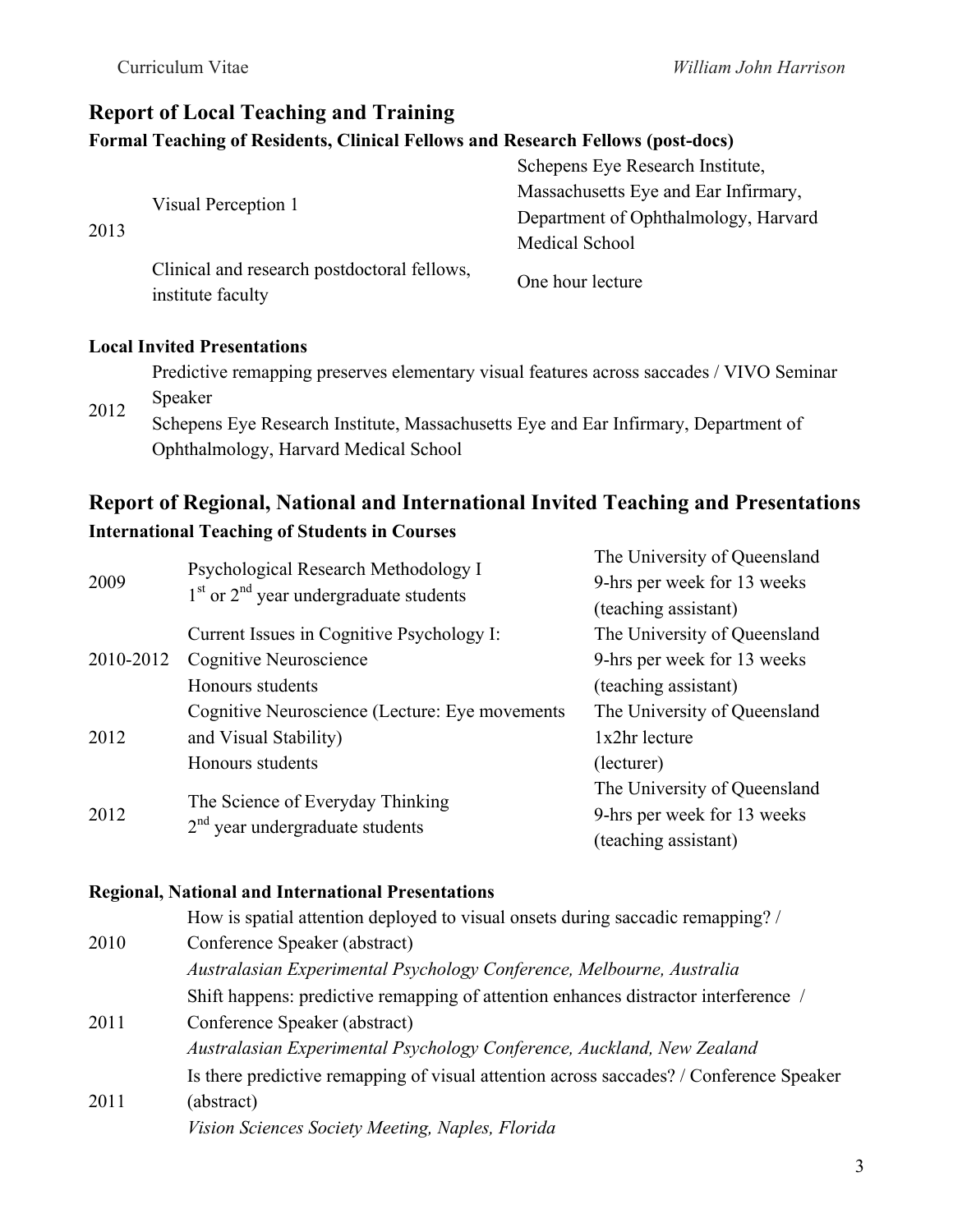| 2012 | Saccade planning mitigates visual crowding / Conference Speaker (abstract)<br>Australasian Experimental Psychology Conference, Auckland, New Zealand                                                 |
|------|------------------------------------------------------------------------------------------------------------------------------------------------------------------------------------------------------|
| 2012 | Predictive remapping preserves elementary visual features across saccades / Conference<br>Speaker (abstract)<br>Vision Sciences Society Meeting, Naples, Florida                                     |
| 2012 | Oculomotor preparation mitigates visual crowding / Invited Speaker<br>Queensland Brain Institute and Munich Center for Neurosciences Systems Neuroscience<br>Symposium, Munich, Germany              |
| 2012 | Oculomotor selection mitigates visual crowding / Conference Speaker (abstract)<br>Society for Neuroscience, New Orleans, Louisiana                                                                   |
| 2012 | The magnitude and spatial extent of visual crowding are reduced during saccade<br>preparation / Conference Speaker (abstract)<br>Australasian Cognitive Neuroscience Conference, Brisbane, Australia |
| 2013 | Visual crowding is altered during smooth pursuit eye movements / Conference Speaker<br>(abstract)<br>Vision Sciences Society Meeting, Naples, Florida                                                |
| 2013 | The influence of eye movements on contrast sensitivity and gain response in peripheral<br>vision / Conference Speaker (abstract)<br>European Conference on Visual Perception, Bremen, Germany        |

#### **Report of Education of Patients and Service to the Community**

#### **Education of Patients and Service to the Community**

No activities below were sponsored by outside entities

- 2010 ABC Radio / Guest speaker and interviewee
- Gave a brief talk and interview about eye movement and visual attention research

#### **Report of Scholarship**

• **Peer-Reviewed Publications in prints or other media Harrison, W. J.**, Thompson, M. B., & Sanderson, P. M. (2010). Multisensory integration with a head-mounted display: background visual motion and sound motion. *Human Factors*, *52*(1), 78–91.

**Harrison, W. J.**, Mattingley, J. B., & Remington, R. W. (2012). Pre-saccadic shifts of visual attention. *PLoS ONE*, *7*(9), e45670.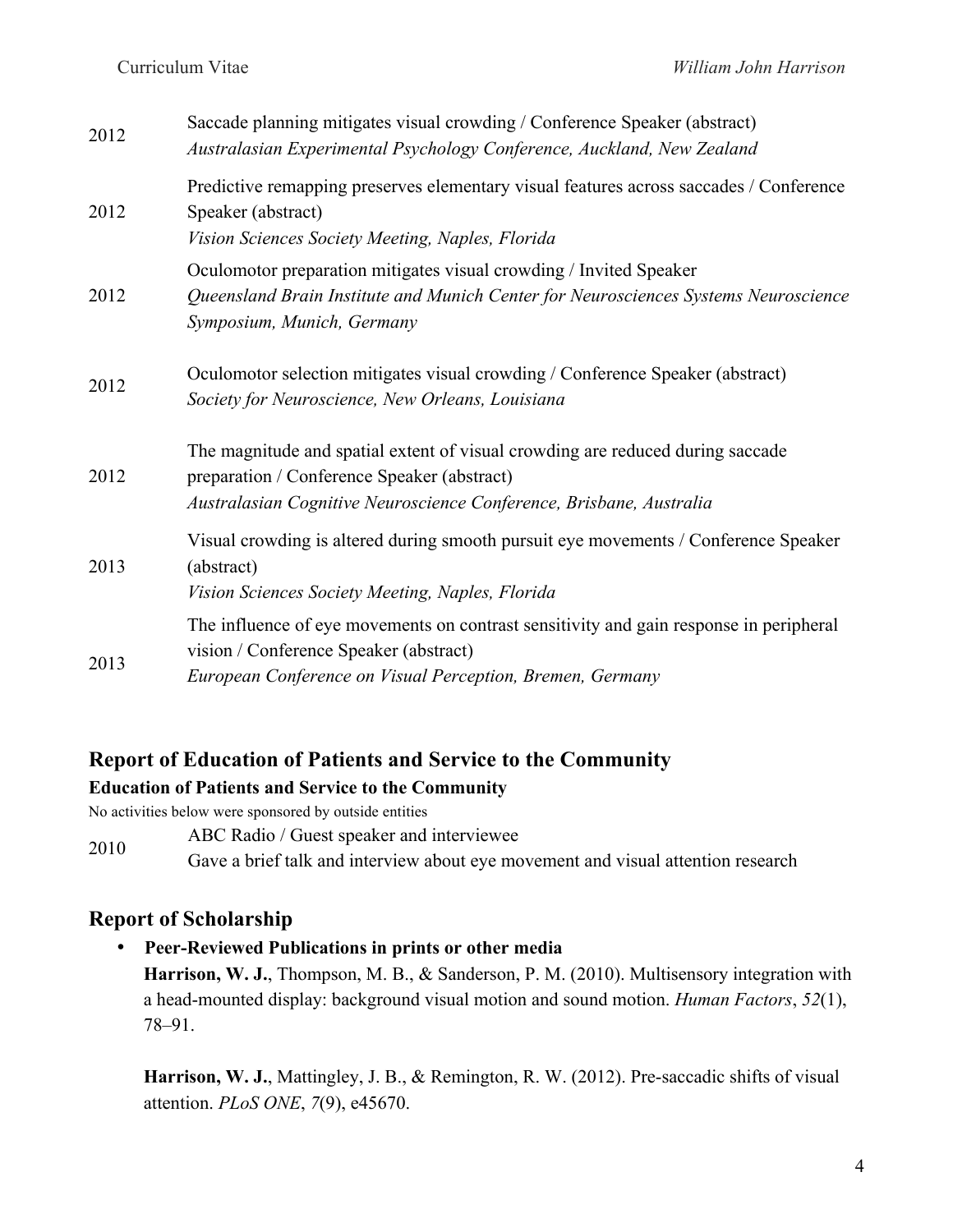**Harrison, W. J.**, Mattingley, J. B., & Remington, R. W. (2013). Eye movement targets are released from visual crowding. *Journal of Neuroscience*, *33*(7), 2927–2933.

**Harrison, W. J.**, Retell, J. D., Remington, R. W., & Mattingley, J. B. (2013). Crowding at a distance during predictive remapping. *Current Biology, 23*(9), 793-798*.* **Harrison, W. J.**, Mattingley, J. B., & Remington, R. W. (2013). Releasing crowding prior to a saccade requires more than "attention": response to van Koningsbruggen and Buonocore. *Journal of Neuroscience, 33*(28). doi:10.1523/JNEUROSCI.1567-13.2013

**Harrison, W. J.**, Remington, R. W., & Mattingley, J. B. (2014). Visual crowding is anisotropic along the horizontal meridian during smooth pursuit. *Journal of Vision, 14*(1). doi:10.1167/14.1.21

• **Thesis**

**Harrison, W. J.** (2013). "Influence of Voluntary Eye Movements On Object Perception in Peripheral Vision." Ph.D. dissertation, The University of Queensland.

#### • **Abstracts and Poster Presentations at Professional Meetings**

**Harrison, W.**, Dozo, N., Mattingley, J., & Remington, R. (2010). How is spatial attention deployed to visual onsets during saccadic remapping? [Talk Presentation] *Proceedings of the 37th Australasian Experimental Psychology Conference. Melbourne, Australia: 8-10 April*.

**Harrison, W.**, Mattingley, J., & Remington, R. (2010). Perceived target location during suppression of optokinetic nystagmus. [Poster Presentation] *The 51st Annual Meeting of the Psychonomic Society. St. Louis, MS: 18-21 November.*

**Harrison, W.**, Mattingley, J., & Remington, R. (2011). Shift happens: predictive remapping of attention enhances distractor interference. [Talk Presentation] *Proceedings of the 38th Australasian Experimental Psychology Conference. Auckland, New Zealand: 28-30 April, 2011.*

**Harrison, W.**, Mattingley, J., & Remington, R. (2011). Is there predictive remapping of visual attention across saccades? [Poster Presentation] *The 11th Annual Meeting of the Vision Sciences Society. Naples, Florida: 6-11 May.*

**Harrison, W.**, Mattingley, J., Remington, R. (2012). Saccade planning mitigates visual crowding. [Talk Presentation] *Proceedings of the 39th Australian Experimental Psychology Conference. Sydney, Australia: 12-15 April.*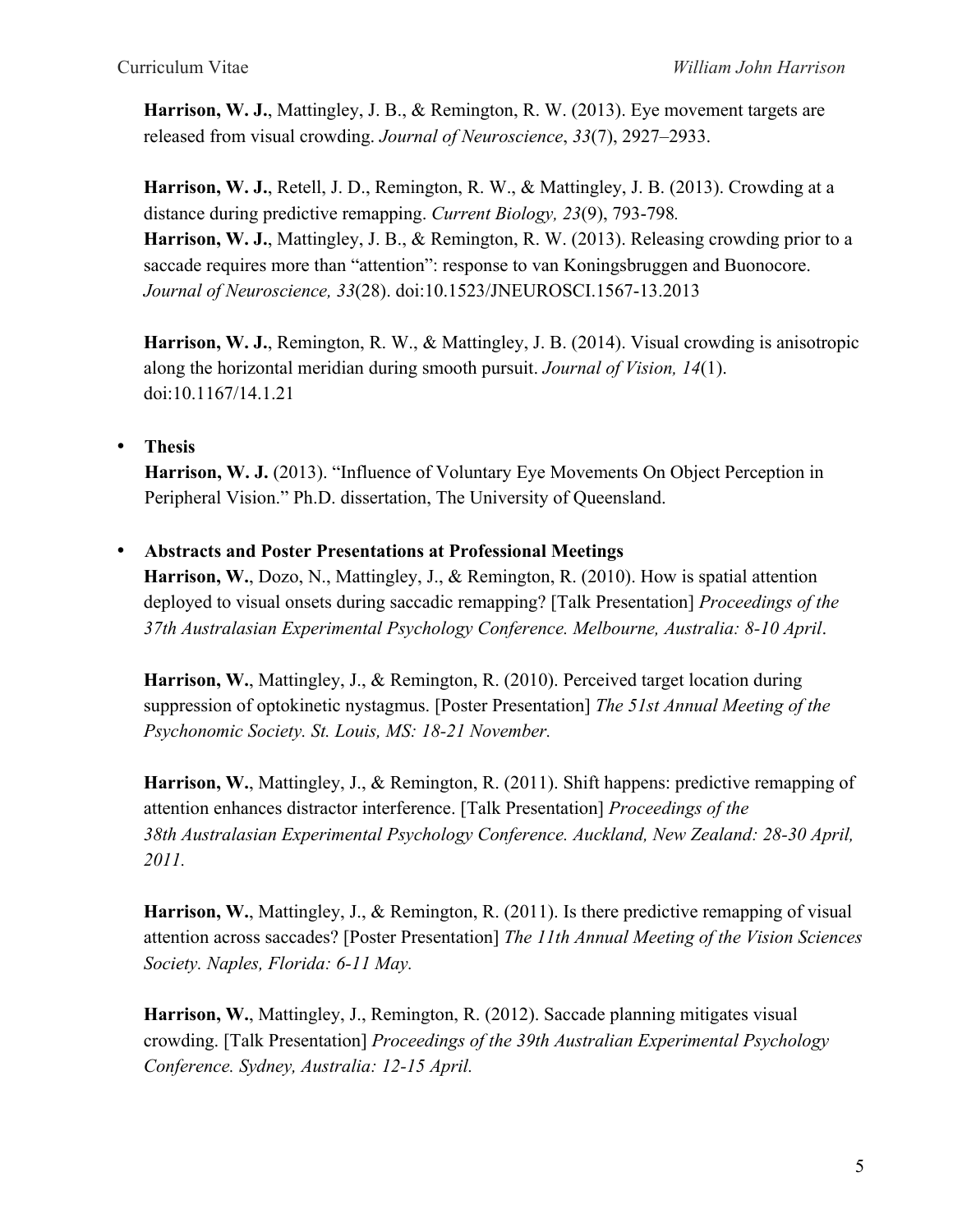**Harrison, W**., Retell, J., Remington, R., & Mattingley, J. (2012). Predictive remapping preserves elementary visual features across saccades. [Talk Presentation] *The 12th Annual Meeting of the Vision Sciences Society. Naples, Florida: 11-16 May.*

**Harrison, W.**, Remington, R., & Mattingley, J. (2012). Oculomotor selection mitigates visual crowding. [Poster Presentation] *The Society for Neuroscience 42nd Annual Meeting. New Orleans, Louisiana: 13-17 October.*

**Harrison, W.**, Remington, R., & Mattingley, J. (2012). The magnitude and spatial extent of visual crowding are reduced during saccade preparation. [Talk Presentation] *The 3rd Australasian Cognitive Neuroscience Conference: 29 Nov-2 December.*

**Harrison, W.**, Remington, R., & Mattingley, J. (2013). Visual crowding is altered during smooth pursuit eye movements. [Poster Presentation] *The 12th Annual Meeting of the Vision Sciences Society. Naples, Florida: 10-15 May.*

**Harrison, W.**, Kwon, M., & Bex, P. (2013). The influence of eye movements on contrast sensitivity and gain response in peripheral vision. [Poster Presentation] *The 36<sup>th</sup> European Conference on Visual Perception. Bremen, Germany: 25-29 August.*